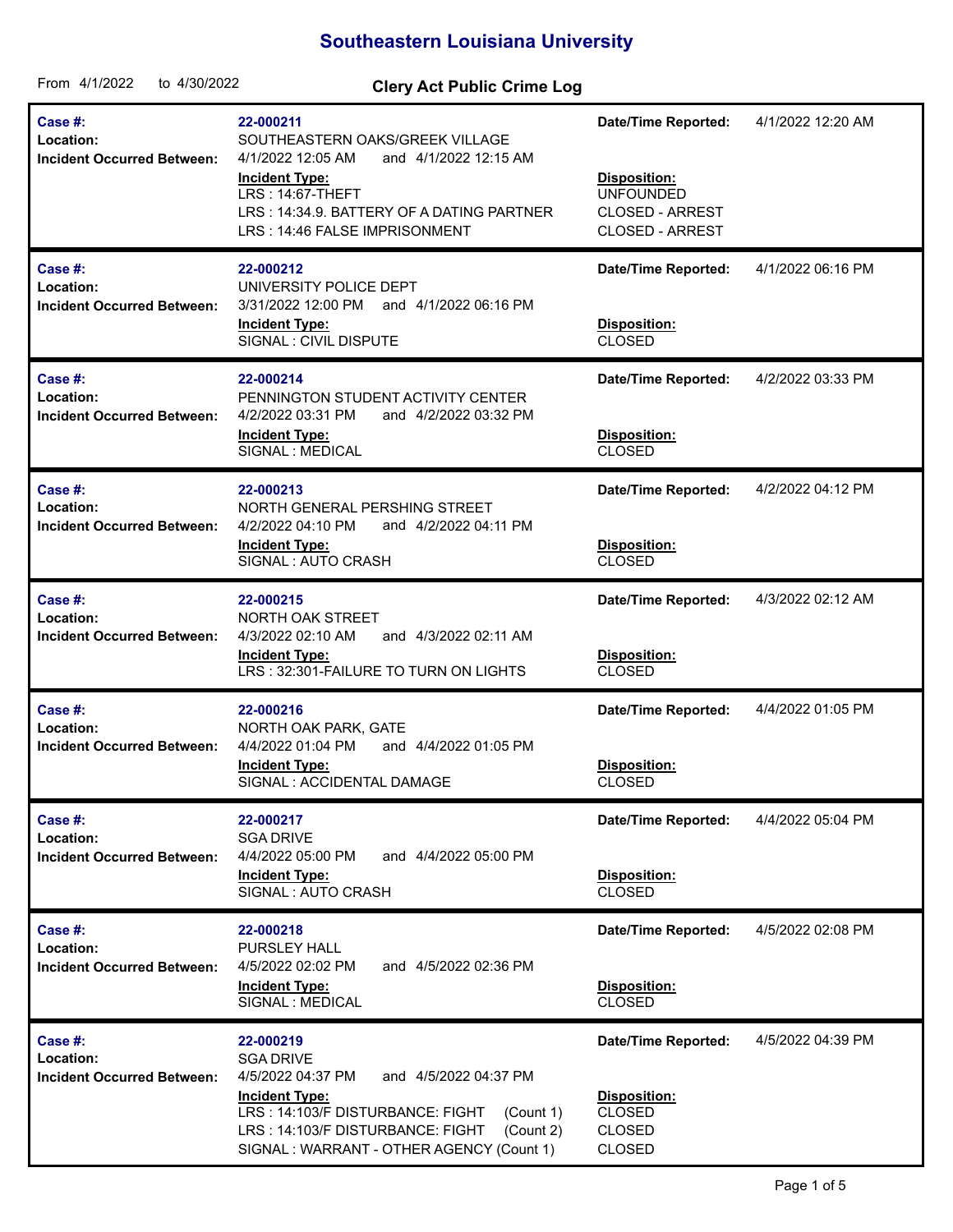| Case #:<br>Location:<br><b>Incident Occurred Between:</b> | 22-000220<br><b>ASCENSION HALL</b><br>4/5/2022 12:16 AM<br>and 4/5/2022 08:00 PM<br><b>Incident Type:</b>                   | <b>Date/Time Reported:</b><br>Disposition: | 4/5/2022 08:00 PM  |
|-----------------------------------------------------------|-----------------------------------------------------------------------------------------------------------------------------|--------------------------------------------|--------------------|
|                                                           | SIGNAL: SUSPICIOUS ACTIVITY                                                                                                 | <b>CLOSED</b>                              |                    |
| Case #:<br>Location:<br><b>Incident Occurred Between:</b> | 22-000221<br>GENERAL PERSHING STREET, PARKING LOT<br>4/6/2022 07:30 AM<br>and 4/6/2022 07:30 AM                             | <b>Date/Time Reported:</b>                 | 4/6/2022 07:30 AM  |
|                                                           | <b>Incident Type:</b><br>SIGNAL: AUTO CRASH - PRIVATE PROPERTY                                                              | Disposition:<br><b>CLOSED</b>              |                    |
| Case #:<br>Location:<br><b>Incident Occurred Between:</b> | 22-000222<br>NORTH GENERAL PERSHING STREET EXTENSION<br>4/6/2022 10:33 AM<br>and 4/6/2022 10:33 AM<br><b>Incident Type:</b> | <b>Date/Time Reported:</b><br>Disposition: | 4/6/2022 10:33 AM  |
|                                                           | SIGNAL: AUTO CRASH                                                                                                          | <b>CLOSED</b>                              |                    |
| Case #:<br>Location:                                      | 22-000223<br><b>MCCLIMANS HALL</b>                                                                                          | <b>Date/Time Reported:</b>                 | 4/6/2022 12:09 PM  |
| <b>Incident Occurred Between:</b>                         | 4/5/2022 09:36 PM<br>and 4/6/2022 01:00 AM<br><b>Incident Type:</b><br>SIGNAL: SUSPICIOUS ACTIVITY                          | Disposition:<br><b>CLOSED</b>              |                    |
| Case #:<br>Location:                                      | 22-000224<br>SOUTHEASTERN OAKS MAIN GATE                                                                                    | <b>Date/Time Reported:</b>                 | 4/6/2022 01:14 PM  |
| <b>Incident Occurred Between:</b>                         | 4/5/2022 06:13 AM<br>and 4/5/2022 06:14 AM<br><b>Incident Type:</b><br>LRS: 14:56-SIMPLE CRIMINAL DAMAGE TO PROPER OSAA     | Disposition:                               |                    |
| Case #:<br>Location:                                      | 22-000225<br><b>BASEBALL PARKING LOT</b>                                                                                    | Date/Time Reported:                        | 4/6/2022 08:55 PM  |
| <b>Incident Occurred Between:</b>                         | 4/6/2022 08:43 PM<br>and 4/6/2022 08:45 PM<br><b>Incident Type:</b><br>SIGNAL: AUTO CRASH - PRIVATE PROPERTY                | Disposition:<br><b>CLOSED</b>              |                    |
| Case #:<br>Location:                                      | 22-000226<br><b>FAYARD HALL</b>                                                                                             | <b>Date/Time Reported:</b>                 | 4/7/2022 12:57 PM  |
| <b>Incident Occurred Between:</b>                         | 4/6/2022 12:15 PM<br>and 4/6/2022 02:00 PM<br><b>Incident Type:</b><br><b>LRS: 14:67-THEFT</b>                              | Disposition:<br><b>CLOSED</b>              |                    |
| Case #:<br>Location:                                      | 22-000227<br><b>SGA DRIVE</b><br>4/7/2022 04:35 PM                                                                          | <b>Date/Time Reported:</b>                 | 4/7/2022 04:38 PM  |
| <b>Incident Occurred Between:</b>                         | and 4/7/2022 04:36 PM<br><b>Incident Type:</b><br>SIGNAL: AUTO CRASH                                                        | Disposition:<br><b>CLOSED</b>              |                    |
| Case #:<br>Location:                                      | 22-000228<br>UNIVERSITY POLICE DEPT                                                                                         | <b>Date/Time Reported:</b>                 | 4/8/2022 01:44 PM  |
| <b>Incident Occurred Between:</b>                         | Unknown<br>and Unknown<br><b>Incident Type:</b><br>SIGNAL : GENERATED IN ERROR                                              | Disposition:<br><b>CLOSED</b>              |                    |
| Case #:<br>Location:                                      | 22-000229<br>OFF CAMPUS                                                                                                     | <b>Date/Time Reported:</b>                 | 4/11/2022 03:39 AM |
| <b>Incident Occurred Between:</b>                         |                                                                                                                             |                                            |                    |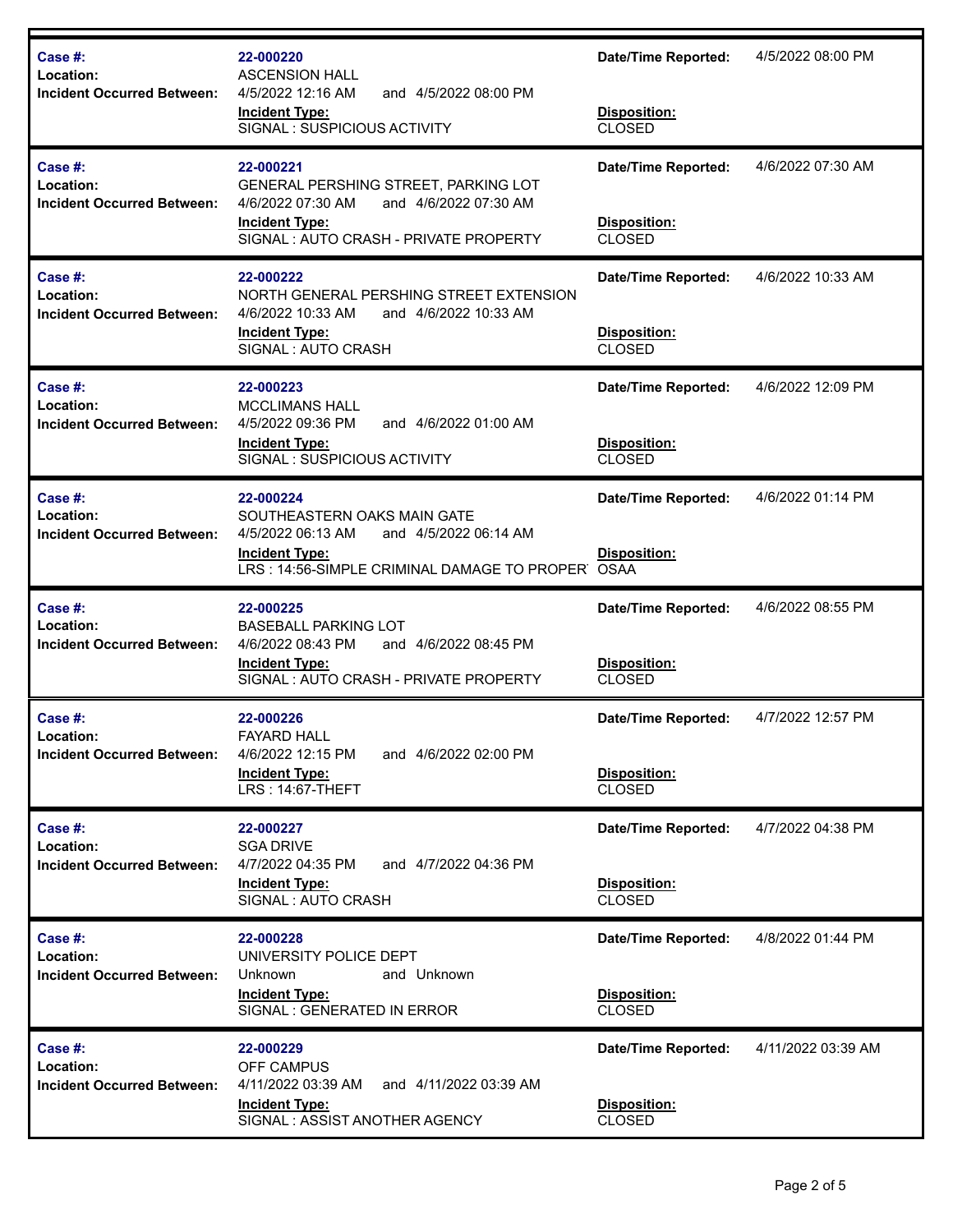| Case $#$ :<br>Location:<br><b>Incident Occurred Between:</b> | 22-000230<br><b>EAST STRAWBERRY STADIUM</b><br>4/11/2022 11:00 AM<br>and 4/11/2022 11:20 AM<br><b>Incident Type:</b><br>SIGNAL : MEDICAL                                          | <b>Date/Time Reported:</b><br>Disposition:<br><b>CLOSED</b>       | 4/11/2022 11:01 AM |
|--------------------------------------------------------------|-----------------------------------------------------------------------------------------------------------------------------------------------------------------------------------|-------------------------------------------------------------------|--------------------|
| Case #:<br>Location:<br><b>Incident Occurred Between:</b>    | 22-000231<br>MCCLIMANS HALL, PARKING LOT<br>4/11/2022 03:30 PM and 4/11/2022 03:49 PM<br><b>Incident Type:</b><br>SIGNAL: AUTO CRASH - PRIVATE PROPERTY                           | <b>Date/Time Reported:</b><br>Disposition:<br><b>CLOSED</b>       | 4/11/2022 03:26 PM |
| Case #:<br>Location:<br><b>Incident Occurred Between:</b>    | 22-000232<br>FAYARD HALL, PARKING LOT<br>4/7/2022 07:00 AM<br>and 4/7/2022 03:15 PM<br><b>Incident Type:</b><br>LRS: 14:56-SIMPLE CRIMINAL DAMAGE TO PROPER PENDING INVESTIGATION | <b>Date/Time Reported:</b><br>Disposition:                        | 4/11/2022 03:37 PM |
| Case #:<br>Location:<br><b>Incident Occurred Between:</b>    | 22-000233<br>UNIVERSITY POLICE DEPT<br>4/11/2022 11:00 PM<br>and 4/11/2022 11:00 PM<br><b>Incident Type:</b><br>SIGNAL: WELFARE CONCERN                                           | <b>Date/Time Reported:</b><br>Disposition:<br><b>CLOSED</b>       | 4/11/2022 11:06 PM |
| Case #:<br>Location:<br><b>Incident Occurred Between:</b>    | 22-000234<br>ANZALONE HALL, EAST PARKING LOT<br>4/12/2022 09:08 AM and 4/12/2022 09:15 AM<br><b>Incident Type:</b><br>SIGNAL : ACCIDENTAL DAMAGE                                  | <b>Date/Time Reported:</b><br>Disposition:<br><b>CLOSED</b>       | 4/12/2022 09:25 AM |
|                                                              |                                                                                                                                                                                   |                                                                   |                    |
| Case $#$ :<br>Location:<br><b>Incident Occurred Between:</b> | 22-000235<br>COMPUTER SCIENCE & TECHNOLOGY BUILDING<br>4/12/2022 02:00 PM<br>and 4/12/2022 02:00 PM<br><b>Incident Type:</b><br>LRS: 14:35-SIMPLE BATTERY                         | Date/Time Reported:<br><b>Disposition:</b><br>REFUSE TO PROSECUTE | 4/12/2022 03:29 PM |
| Case #:<br>Location:<br><b>Incident Occurred Between:</b>    | 22-000238<br>UNIVERSITY POLICE DEPT<br>4/13/2022 08:10 AM and 4/13/2022 08:10 AM<br><b>Incident Type:</b><br>SIGNAL : ACCIDENTAL DAMAGE                                           | <b>Date/Time Reported:</b><br>Disposition:<br><b>CLOSED</b>       | 4/13/2022 08:20 AM |
| Case #:<br>Location:<br><b>Incident Occurred Between:</b>    | 22-000236<br>LA HIGHWAY 3234/UNIVERSITY AVENUE<br>4/13/2022 09:18 AM and 4/13/2022 09:41 AM<br><b>Incident Type:</b><br>SIGNAL: AUTO CRASH                                        | <b>Date/Time Reported:</b><br>Disposition:<br><b>CLOSED</b>       | 4/13/2022 09:18 AM |
| Case #:<br>Location:<br><b>Incident Occurred Between:</b>    | 22-000237<br>PRIDE HALL, PARKING LOT<br>4/12/2022 11:30 PM<br>and 4/12/2022 11:30 PM<br><b>Incident Type:</b><br>SIGNAL : ACCIDENTAL DAMAGE                                       | <b>Date/Time Reported:</b><br>Disposition:<br><b>CLOSED</b>       | 4/13/2022 12:03 PM |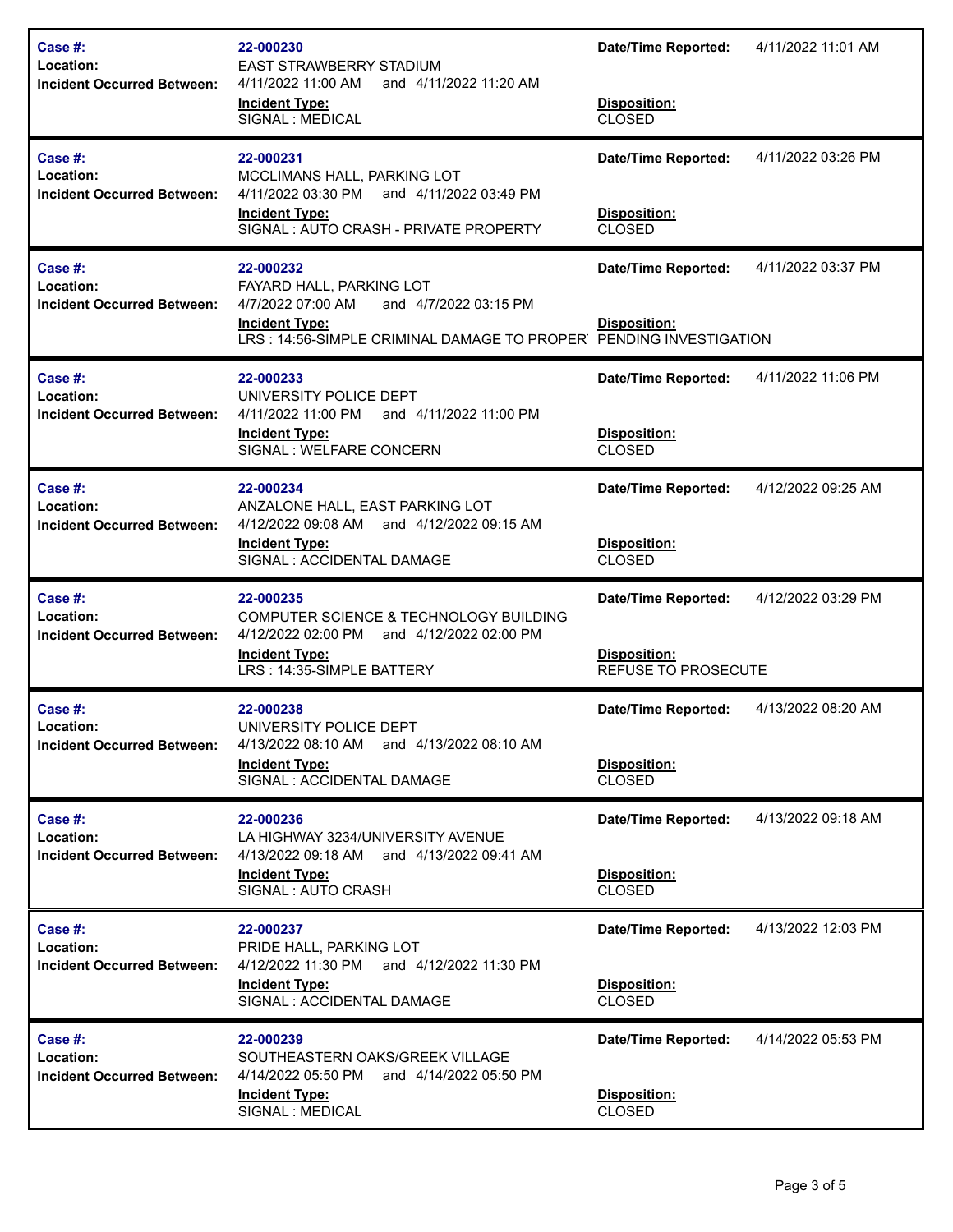| Case #:<br>Location:<br><b>Incident Occurred Between:</b>    | 22-000240<br><b>PARKING GARAGE</b><br>4/16/2022 02:15 PM<br>and 4/16/2022 02:15 PM<br><b>Incident Type:</b><br>LRS: 14:100-HIT AND RUN                                                                      | <b>Date/Time Reported:</b><br>Disposition:<br><b>CLOSED</b>                                           | 4/16/2022 02:29 PM |
|--------------------------------------------------------------|-------------------------------------------------------------------------------------------------------------------------------------------------------------------------------------------------------------|-------------------------------------------------------------------------------------------------------|--------------------|
| Case $#$ :<br>Location:<br><b>Incident Occurred Between:</b> | 22-000241<br><b>TENNIS FACILITY</b><br>4/15/2022 07:00 AM<br>and 4/18/2022 08:00 PM<br><b>Incident Type:</b><br>SIGNAL : ACCIDENTAL DAMAGE                                                                  | <b>Date/Time Reported:</b><br>Disposition:<br><b>CLOSED</b>                                           | 4/19/2022 03:31 PM |
| Case $#$ :<br>Location:<br><b>Incident Occurred Between:</b> | 22-000242<br>ASCENSION HALL, PARKING LOT<br>4/20/2022 11:55 AM and 4/20/2022 12:30 PM<br><b>Incident Type:</b><br>SIGNAL: AUTO CRASH - PRIVATE PROPERTY                                                     | <b>Date/Time Reported:</b><br>Disposition:<br><b>CLOSED</b>                                           | 4/20/2022 11:52 AM |
| Case #:<br>Location:<br><b>Incident Occurred Between:</b>    | 22-000243<br>NORTH GENERAL PERSHING STREET<br>4/21/2022 05:09 AM<br>and 4/21/2022 05:09 AM<br><b>Incident Type:</b><br>SIGNAL: WARRANT - OTHER AGENCY (Count 1)<br>SIGNAL: WARRANT - OTHER AGENCY (Count 2) | <b>Date/Time Reported:</b><br><b>Disposition:</b><br><b>CLOSED - ARREST</b><br><b>CLOSED - ARREST</b> | 4/21/2022 05:09 AM |
| Case $#$ :<br>Location:<br><b>Incident Occurred Between:</b> | 22-000244<br><b>TANGIPAHOA HALL</b><br>4/23/2022 12:44 AM<br>and 4/23/2022 01:47 AM<br><b>Incident Type:</b><br>SIGNAL : WELFARE CONCERN                                                                    | <b>Date/Time Reported:</b><br>Disposition:<br><b>CLOSED</b>                                           | 4/23/2022 12:44 AM |
| Case $#$ :<br>Location:<br><b>Incident Occurred Between:</b> | 22-000245<br><b>STUDENT UNION</b><br>4/23/2022 10:16 AM<br>and 4/23/2022 10:30 AM<br><b>Incident Type:</b><br>SIGNAL : MEDICAL                                                                              | <b>Date/Time Reported:</b><br>Disposition:<br><b>CLOSED</b>                                           | 4/23/2022 10:16 AM |
| Case #:<br>Location:<br><b>Incident Occurred Between:</b>    | 22-000246<br>PRIDE HALL, PARKING LOT<br>4/23/2022 10:42 AM and 4/23/2022 11:42 AM<br><b>Incident Type:</b><br>SIGNAL: AUTO CRASH - PRIVATE PROPERTY                                                         | <b>Date/Time Reported:</b><br>Disposition:<br><b>CLOSED</b>                                           | 4/23/2022 11:42 AM |
| Case $#$ :<br>Location:<br><b>Incident Occurred Between:</b> | 22-000247<br><b>NORTH CAMPUS</b><br>4/23/2022 10:52 PM<br>and 4/23/2022 10:52 PM<br><b>Incident Type:</b><br>SIGNAL : MEDICAL                                                                               | <b>Date/Time Reported:</b><br>Disposition:<br><b>CLOSED</b>                                           | 4/23/2022 10:52 PM |
| Case #:<br>Location:<br><b>Incident Occurred Between:</b>    | 22-000248<br><b>TAYLOR HALL</b><br>4/16/2022 08:00 AM<br>and 4/24/2022 06:30 PM<br><b>Incident Type:</b><br>SIGNAL: SUSPICIOUS ACTIVITY                                                                     | <b>Date/Time Reported:</b><br>Disposition:<br><b>CLOSED</b>                                           | 4/24/2022 07:34 PM |
| Case #:<br>Location:<br><b>Incident Occurred Between:</b>    | 22-000249<br>THE VILLAGE D<br>4/25/2022 03:37 PM<br>and 4/25/2022 03:37 PM<br><b>Incident Type:</b><br>SIGNAL : HARASSMENT                                                                                  | <b>Date/Time Reported:</b><br>Disposition:<br><b>CLOSED</b>                                           | 4/25/2022 03:37 PM |